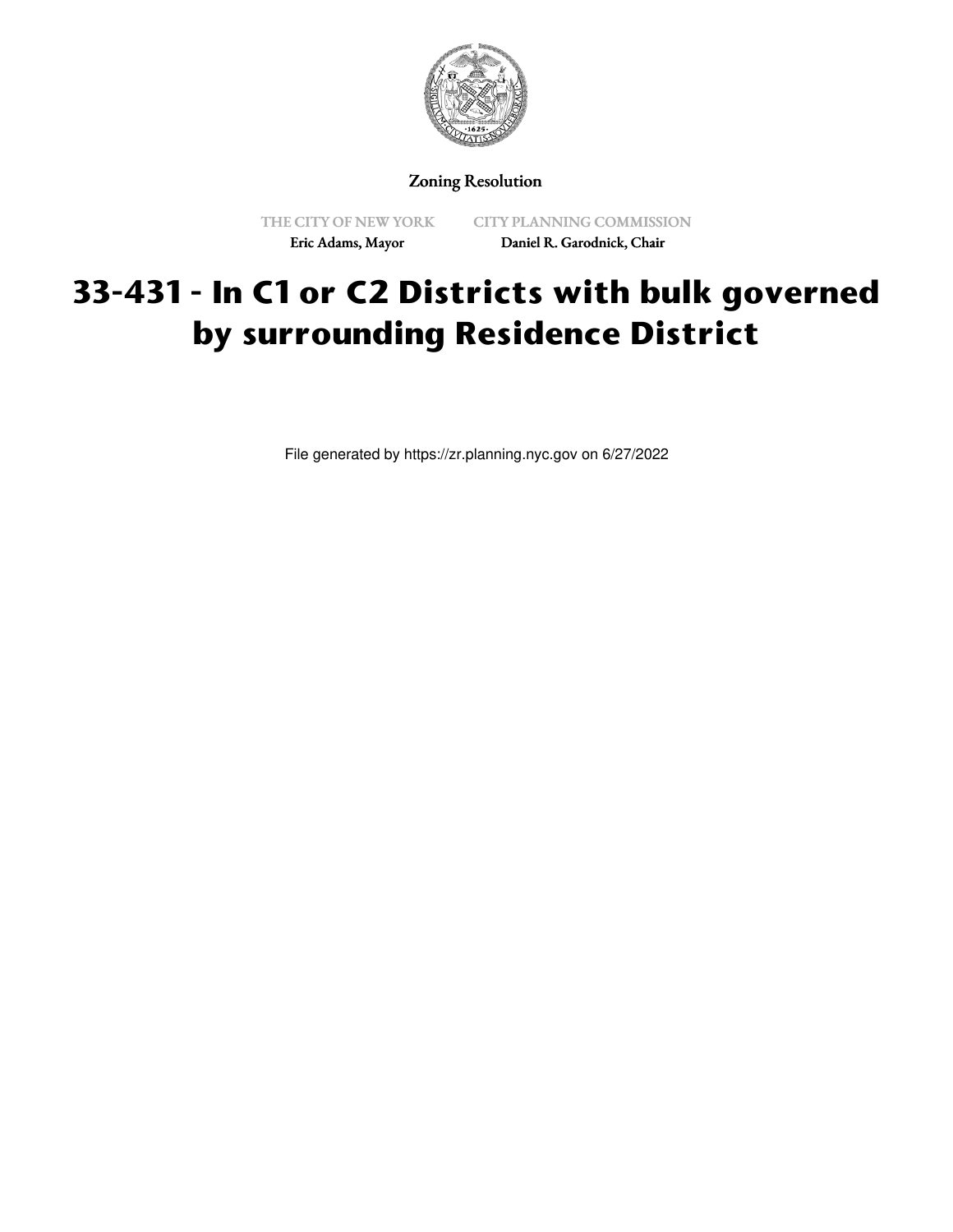## **33-431 - In C1 or C2 Districts with bulk governed by surrounding Residence District**

LAST AMENDED 3/22/2016

## C1-1 C1-2 C1-3 C1-4 C1-5 C2-1 C2-2 C2-3 C2-4 C2-5

In the districts indicated, for #buildings# other than #Quality Housing buildings#, the maximum height of a front wall and the required front setback of a #building or other structure# shall be determined by the #Residence District# within which such #Commercial District# is mapped and, except as otherwise set forth in this Section, shall be as set forth in the following table:

## MAXIMUM HEIGHT OF FRONT WALL AND REQUIRED FRONT SETBACKS

| #Initial Setback<br>Distance#<br>(in feet)      |                        | Maximum<br>Height of a<br>Front Wall<br>or other<br>portion of a<br>#Building or<br>Other<br>Structure# | #Sky Exposure Plane#                                 |                                                                                               |                        |                      |                        |  |  |  |  |
|-------------------------------------------------|------------------------|---------------------------------------------------------------------------------------------------------|------------------------------------------------------|-----------------------------------------------------------------------------------------------|------------------------|----------------------|------------------------|--|--|--|--|
|                                                 |                        |                                                                                                         | Height<br>above the<br>#Street<br>Line# (in<br>feet) | Slope over #Zoning Lot# (Expressed as a Ratio of<br>Vertical Distance to Horizontal Distance) |                        |                      |                        |  |  |  |  |
|                                                 |                        |                                                                                                         |                                                      | On #Narrow Street#                                                                            |                        | On #Wide Street#     |                        |  |  |  |  |
| On<br>#Narrow<br>Street#                        | On<br>#Wide<br>Street# | within the<br>#Initial<br>Setback<br>Distance#                                                          |                                                      | Vertical<br>Distance                                                                          | Horizontal<br>Distance | Vertical<br>Distance | Horizontal<br>Distance |  |  |  |  |
| Within R1, R2, R3, R4, R5, R5A or R5B Districts |                        |                                                                                                         |                                                      |                                                                                               |                        |                      |                        |  |  |  |  |
| 20                                              | 15                     | 30 feet or<br>two<br>#stories#,<br>whichever is<br>less                                                 | 30                                                   | 1                                                                                             | $\frac{1}{2}$          | $\mathbf{1}$         | $\frac{1}{2}$          |  |  |  |  |
| Within R6 or R7 Districts                       |                        |                                                                                                         |                                                      |                                                                                               |                        |                      |                        |  |  |  |  |
| 20                                              | 15                     | 60 feet or<br>four<br>#stories#,<br>whichever is<br><b>less</b>                                         | 60                                                   | 2.7                                                                                           | to $1$                 | 5.6                  | to $1$                 |  |  |  |  |
| Within R8, R9 or R10 Districts                  |                        |                                                                                                         |                                                      |                                                                                               |                        |                      |                        |  |  |  |  |